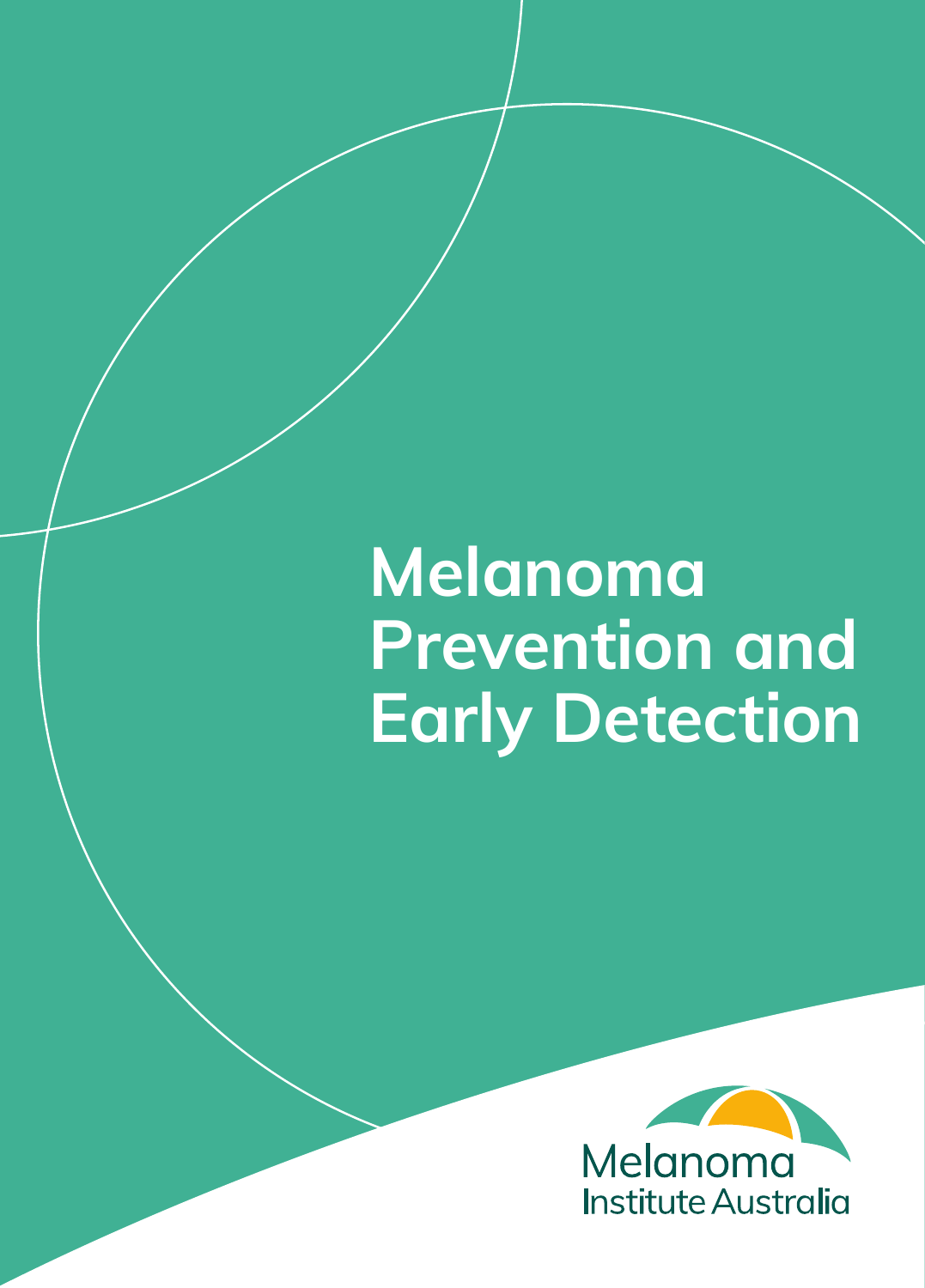### **The purpose of this booklet**

This booklet provides you with information about melanoma and its risk factors. You will also find included tips for spending time in the sun safely, how to use sun protection and checking your skin. These are important steps that can help reduce your risk of developing melanoma and can help lead to early detection. If you have further questions or concerns about melanoma, please see your GP to discuss.

The information in this book is of a general nature and should not replace the advice of healthcare professionals. All care has been taken to ensure the information presented here is accurate at the time of publishing.

**First published 2020 Second edition published 2022**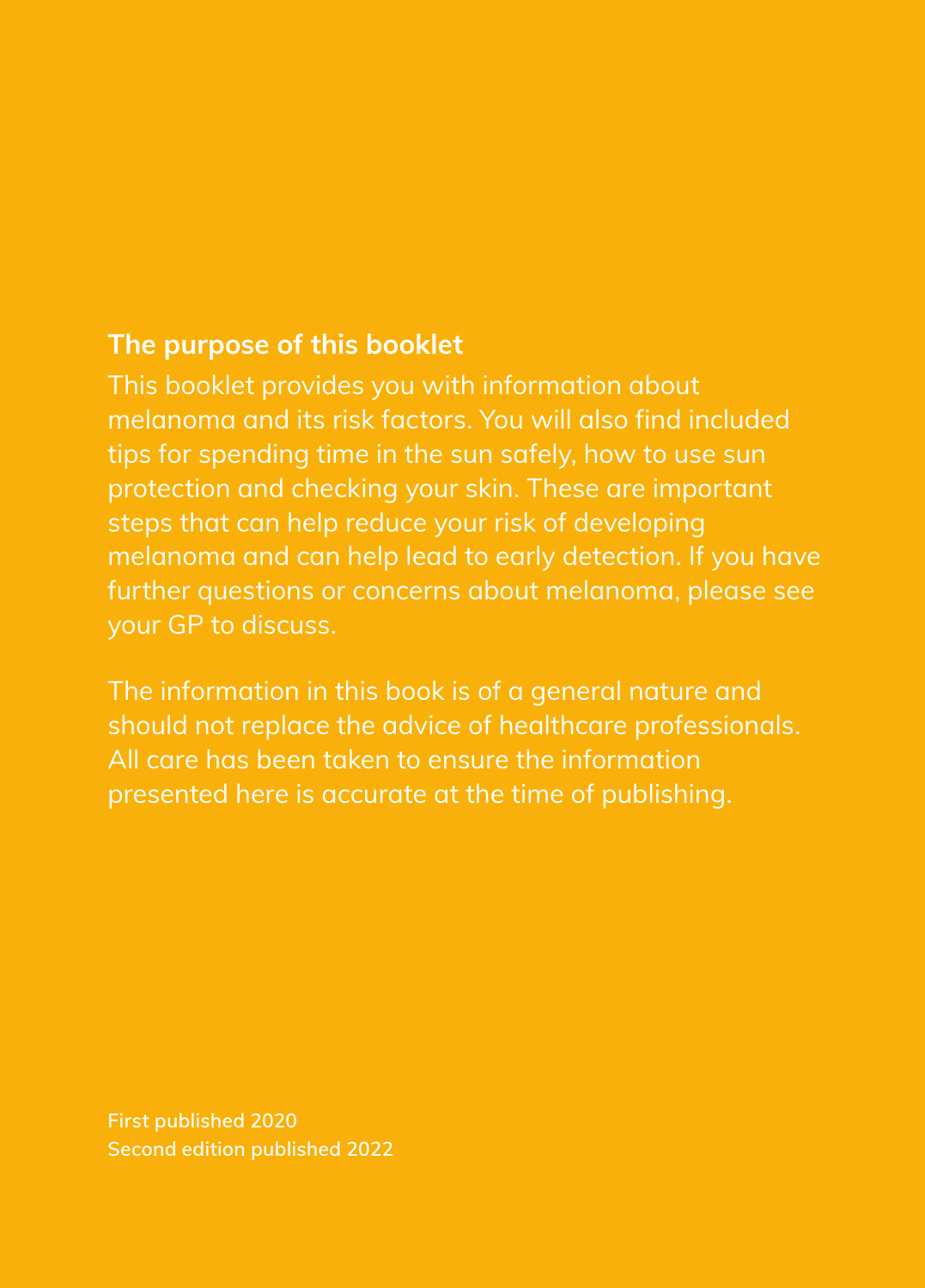## **Contents**

| What is melanoma?<br><u> What is melanoma?</u>                                                                                                                                                                                   |  |
|----------------------------------------------------------------------------------------------------------------------------------------------------------------------------------------------------------------------------------|--|
| What causes melanoma?<br><u> What causes melanoma?</u>                                                                                                                                                                           |  |
| Can melanoma be prevented? Can melanoma be prevented?                                                                                                                                                                            |  |
| How is melanoma detected?<br>Management of the metal and the metal of the metal and the metal and the metal of the metal and the metal and the metal of the metal of the metal and the metal of the metal of the metal of the me |  |
| Further resources                                                                                                                                                                                                                |  |

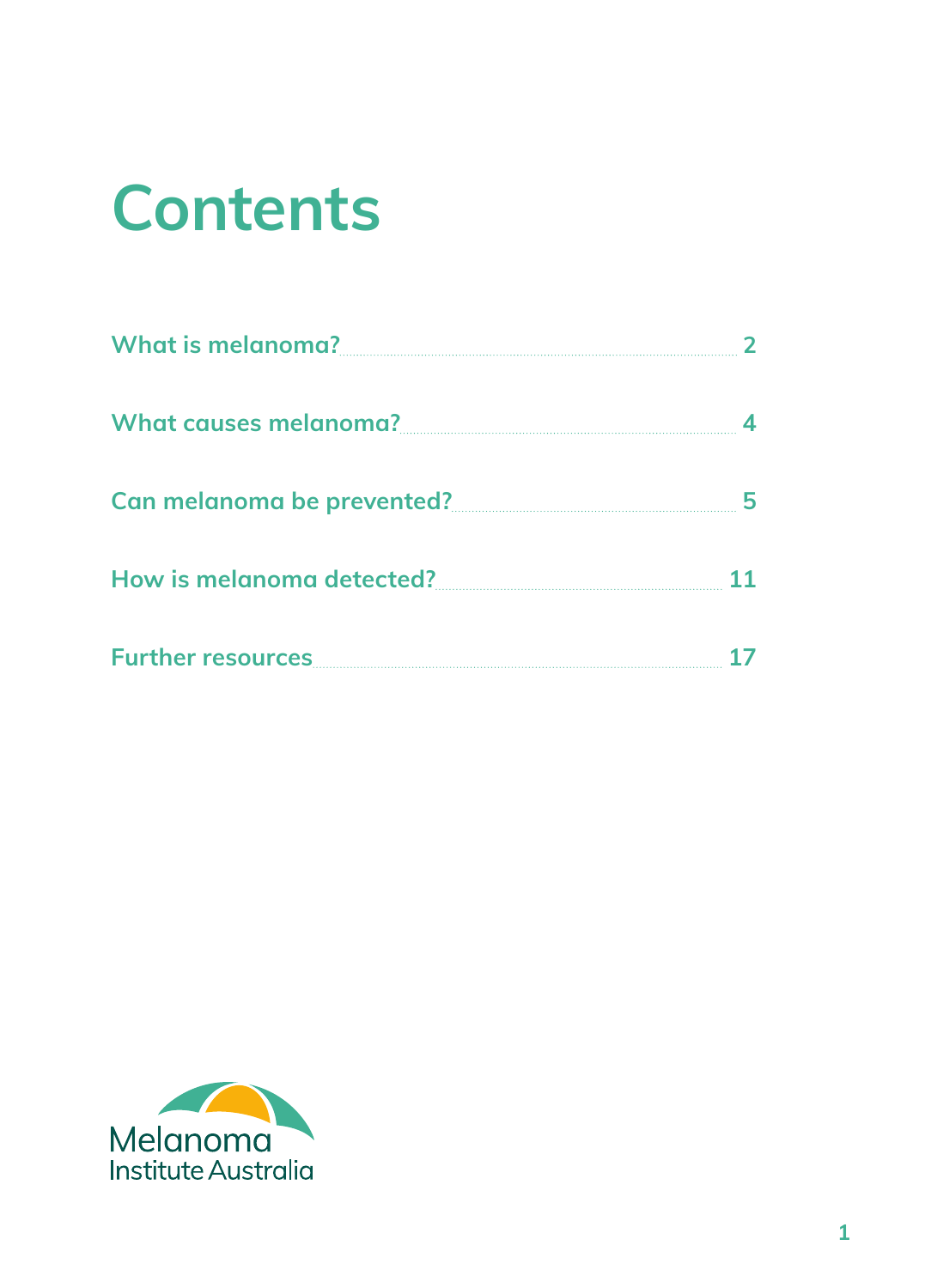# **What is melanoma?**

Melanoma is a form of cancer that develops in the body's pigment cells, known as melanocytes.

Melanocytes produce melanin to help protect the skin from ultraviolet (UV) radiation (i.e. sunlight). When these cells cluster together in the skin during childhood or adolescence they form a mole.

Melanoma occurs when abnormal melanocytes grow in an uncontrolled way and evade the immune system. About a third of all melanomas arise from existing moles but they can develop anywhere on the skin.

Melanoma is the most serious form of skin cancer and can grow very quickly if left untreated. It can spread to the lower part of your skin (dermis), enter the lymphatic system or bloodstream and then spread to other parts of the body e.g. lungs, liver, brain or bone. Fortunately, in most cases, melanoma is detected early and does not spread to other parts of the body.



Australia has the highest rate of melanoma in the world with more than 15,000 new cases of invasive melanoma diagnosed every year.

Melanoma is the third most common cancer affecting men and women in Australia.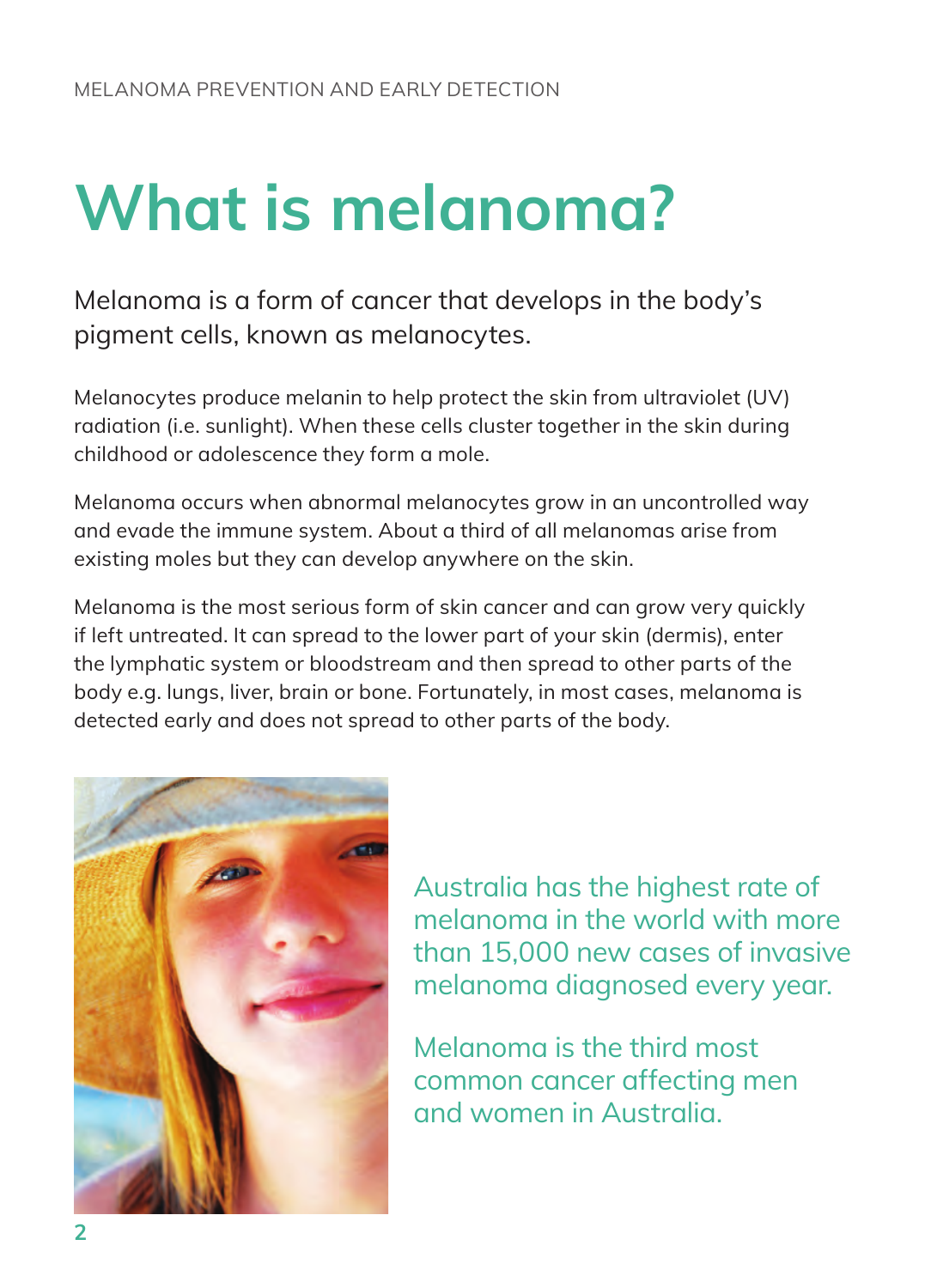## **Other skin cancers**

There are three main types of skin cancer:

- basal cell carcinoma (BCC)
- squamous cell carcinoma (SCC)
- melanoma.

BCC is the most common form of skin cancer. This type of skin cancer rarely spreads to other parts of the body and typically develops on parts of the body that have been chronically exposed to the sun, such as the face.

SCC is the second most common form of skin cancer and is most frequently seen on sun-exposed areas, such as the head, neck and back of the hands, but it is possible to get it on any part of the body, including the inside of the mouth, lips and genitals.

Melanoma is rarer than SCC and BCC, but it is the most serious form of skin cancer. Early diagnosis is associated with better outcomes.

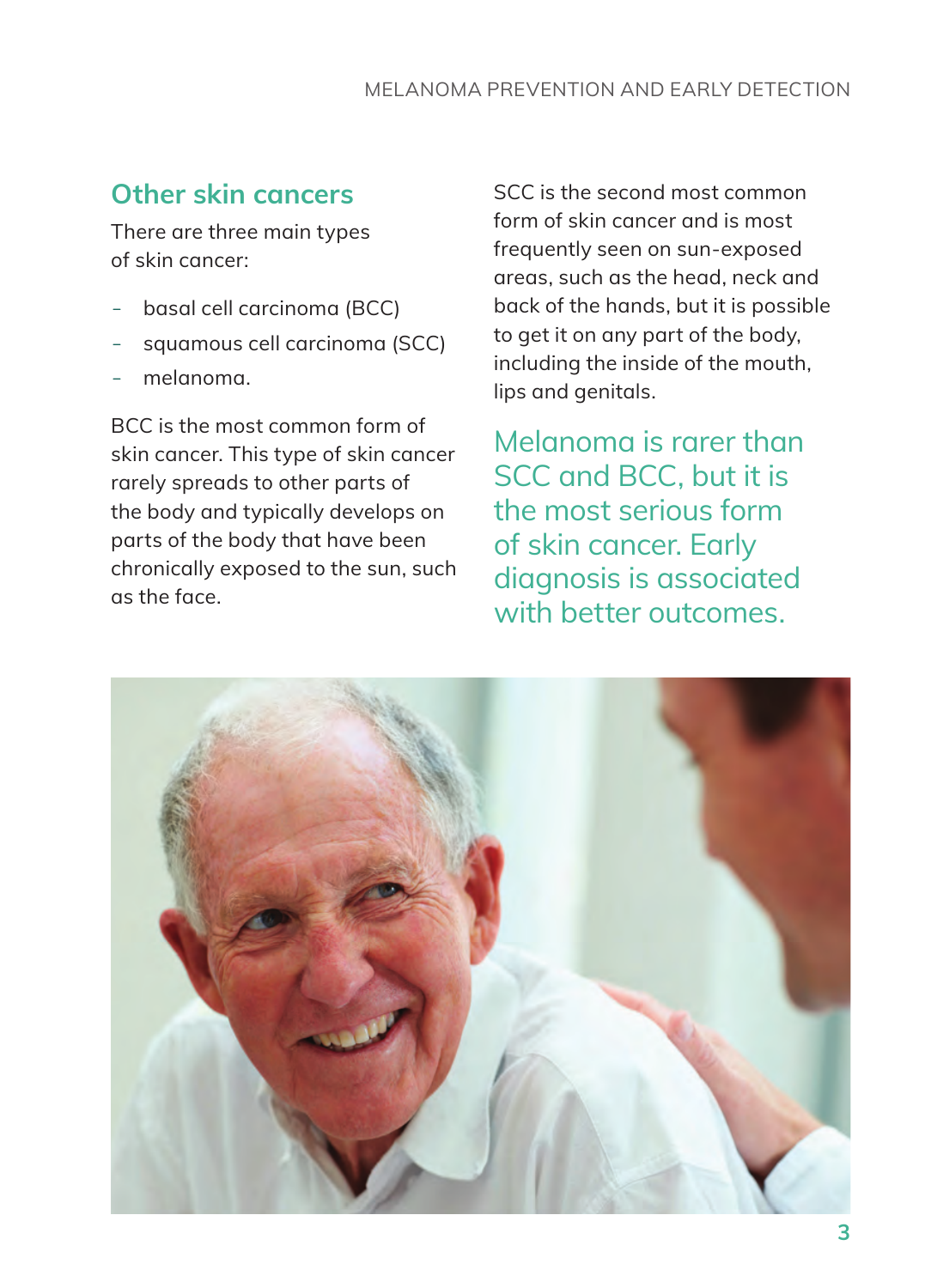# **What causes melanoma?**

Anyone can get melanoma, but we know that certain factors increase your risk. Understanding the risk factors is an important step towards reducing your chances of developing melanoma.

Melanoma risk is increased for people who have:

- unprotected sun exposure
- a history of tanning and sunburn, especially during childhood and adolescence
- lots of moles
- atypical moles
- already had a skin cancer, including BCC and SCC
- fair skin, red hair, blue eyes or skin that burns easily
- a family history of melanoma, especially if they developed it at a young age (i.e. less than 40)
- an older age  $-$  like most cancers, the risk of developing melanoma increases with age and is most common in people aged over 50
- depressed immune systems
- certain genetic variations that can be inherited in families.

Find out your personalised risk of developing melanoma by



using our 'First Primary Melanoma Risk' calculator at **melanomarisk.org.au**

## **Is melanoma inherited?**

Melanomas themselves are not passed on from person to person but our risk of melanoma certainly is hereditary – it is affected by our genetic background. Rarely, a specific faulty gene (cancer gene) that carries melanoma risk may be passed from one generation to the next. But for most people it is the combination of a lot of genes that affect our skin colour and mole count that pushes our risk up or down.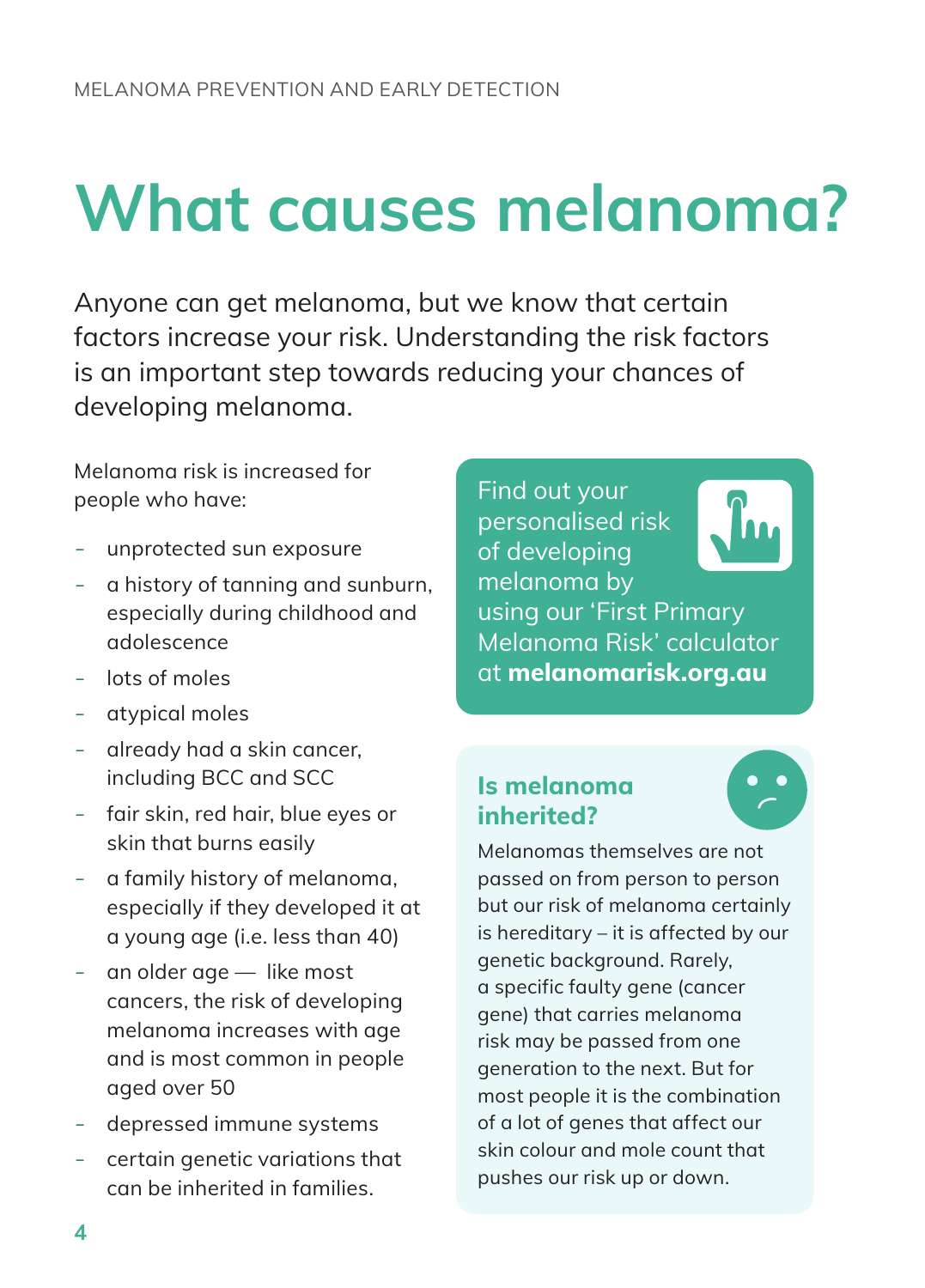## **Can melanoma be prevented?**

The good news is yes, melanoma can be prevented by protecting your skin from the sun.

Whatever risk factors you already have or whatever you have done in the past with respect to your time in the sun, the good news is you can reduce your future risk of melanoma at any age, whether you are 18 or 80, by being careful about how and when you spend time in the sun.

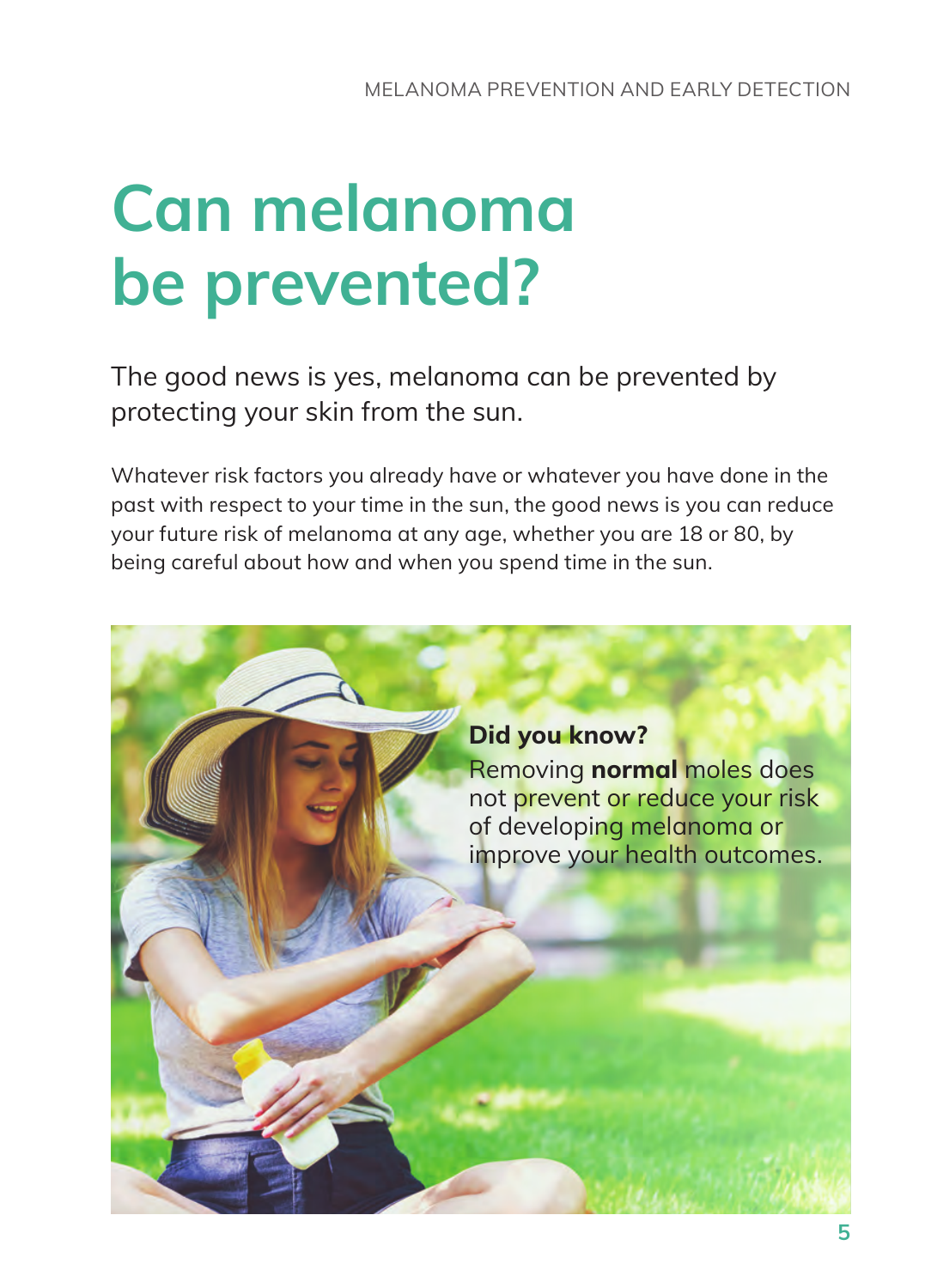#### MELANOMA PREVENTION AND EARLY DETECTION

## **Understanding UV**

Did you know that 95% of melanomas in Australia are caused by exposure to ultraviolet (or UV) radiation? Light from the sun contains UV radiation which can damage your skin. It's important to remember that UV can't be seen or felt, and cloud cover won't necessarily reduce UV radiation levels.

The UV index is a tool you can use to know when to protect yourself from UV radiation. When the UV index is 3 and above, sun protection is always needed. If you have very fair skin and will be in the sun for long periods (more than an hour), you may need protection even if the UV index is below 3.



\*Very fair skinned people may still need protection if in the sun for more than an hour.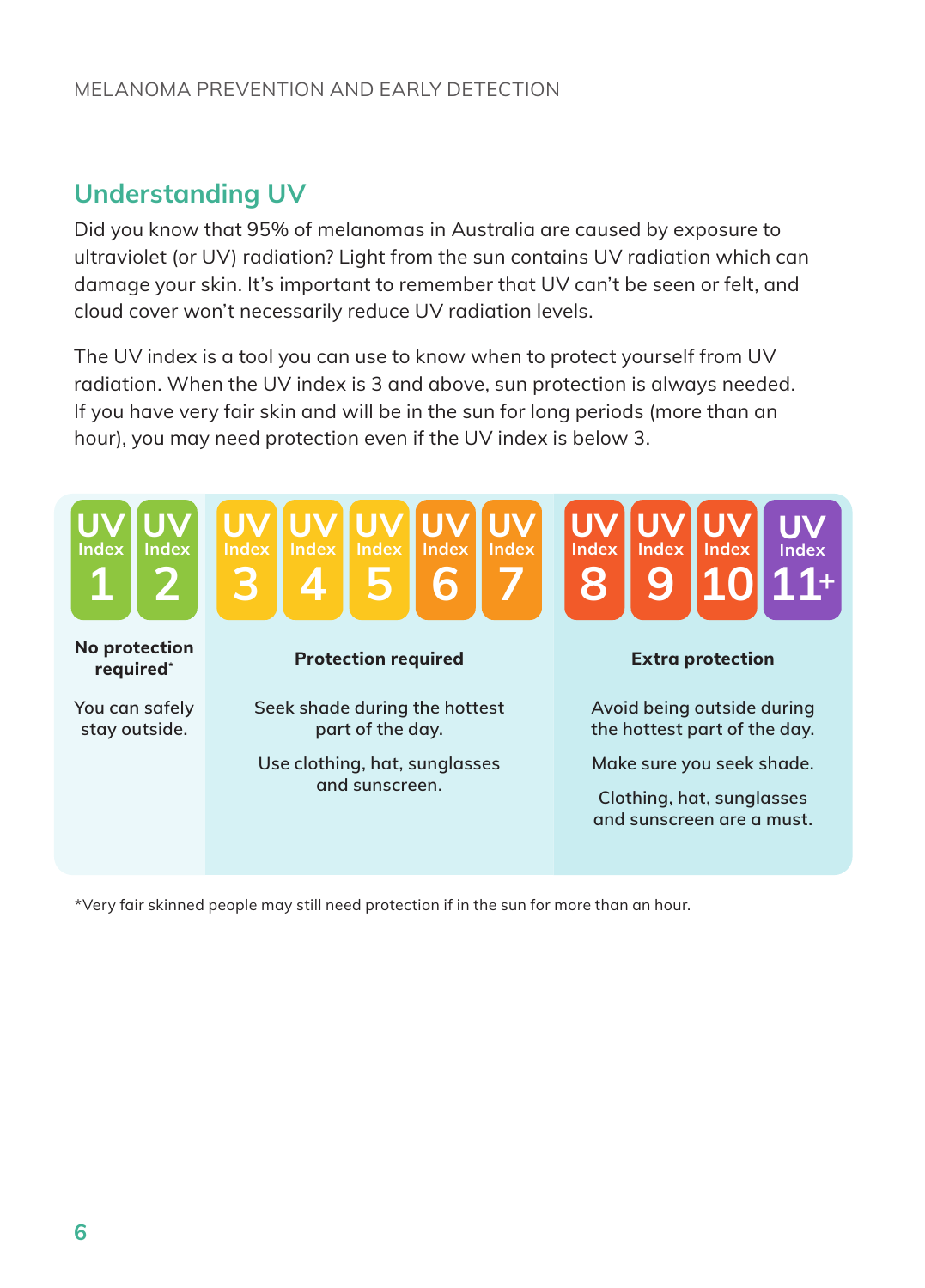## **The five sun safe rules are:**



Seek shade, especially in the hottest part of the day



Wear sun-protective clothing that covers your back, shoulders, arms and legs



Wear a broad-brimmed hat



Apply a broad-spectrum sunscreen with an SPF of at least 50+ every 2 hours and after swimming or exercise

Wear wrap-around sunglasses

To protect yourself fully, it is important that you utilise all of these sun safe measures throughout the day, rather than just relying on one.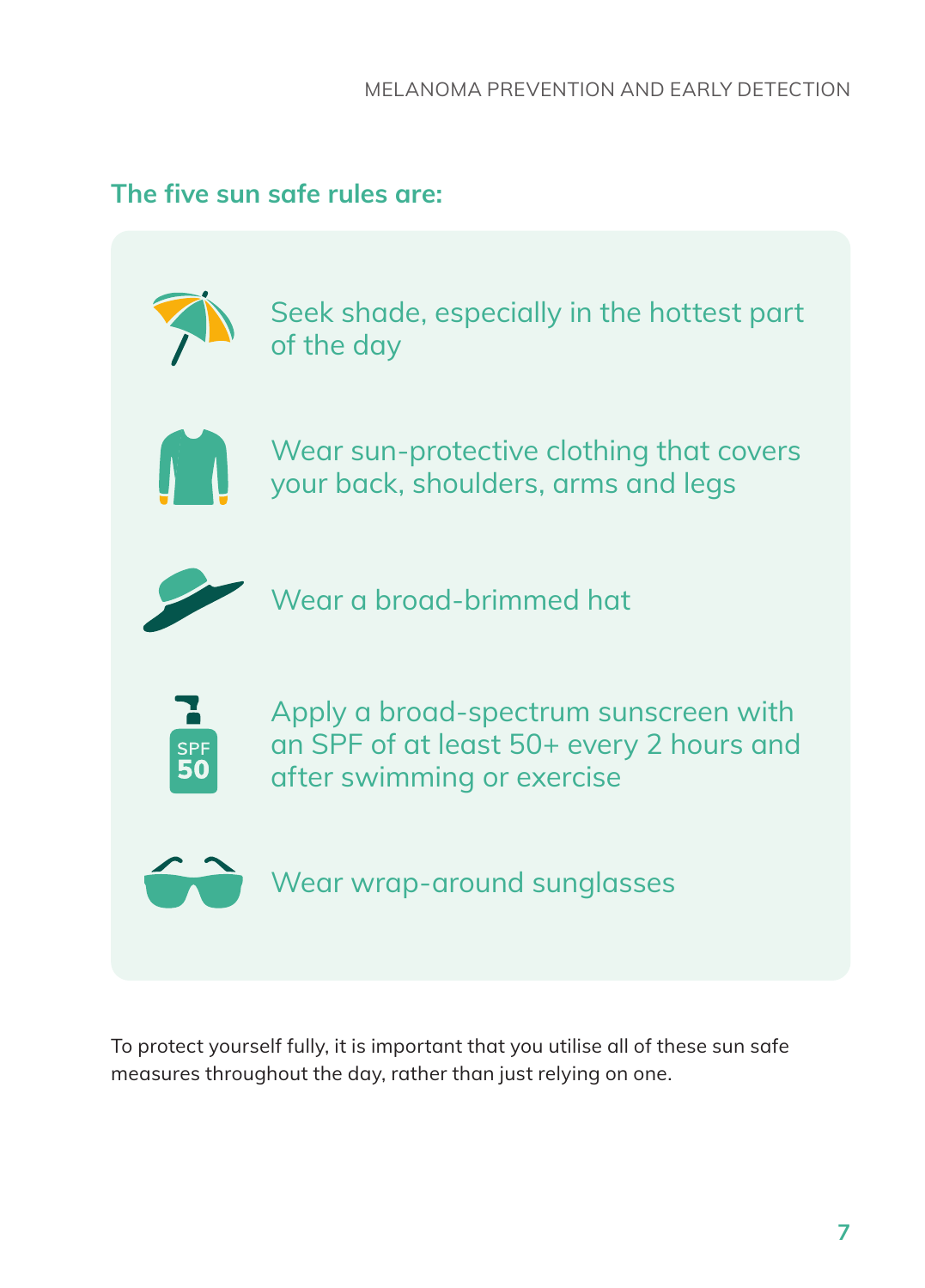## **Applying sunscreen**

There are many different types of sunscreen. Choose one that you like the feel of enough to wear every day.

Most people do not apply enough sunscreen to achieve the SPF rating on the bottle. Apply your product generously: a teaspoon for each arm, each leg and on the front and back of your body and a teaspoon for your face, neck and ears (that's 7 teaspoons or a shot glass full of sunscreen in total).

Spread your product lightly and evenly on your skin and allow it to absorb. Do not rub it in completely as you may end up rubbing it off.

Remembering to reapply your sunscreen every two hours is important as it often gets wiped or washed away. When you do reapply you will likely cover parts of your skin that were missed the first time around.

## **Are sunscreens safe?**



Yes, they are safe for long-term use. Sunscreens in Australia are rigorously tested and strictly regulated by the Therapeutic Goods Administration. There is good evidence that regular sunscreen helps prevent melanoma. However, it should always be used in combination with the other sun-safe measures listed on page 7.

Make it a habit to apply sunscreen in the morning as part of your daily routine.

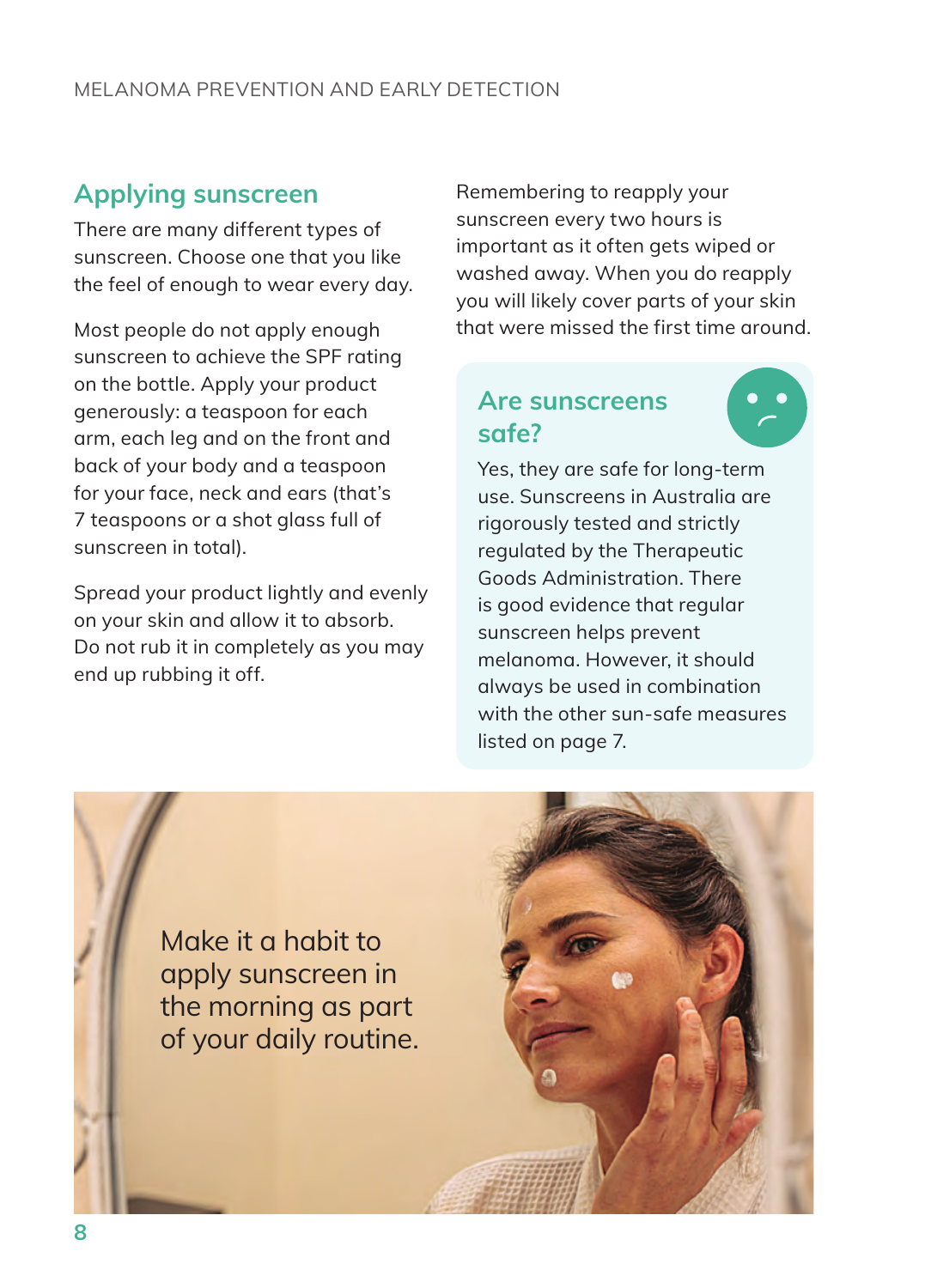## **How do I know how much UV I'm getting?**

The UV index is a simple way of describing the intensity of UV radiation from the sun at different times of the day. The higher the UV index value, the greater the potential for damage to your skin.

The UV index is higher in spring, summer and autumn than in winter. It is higher in the north than in the south of Australia.

- In the northern states of Australia, sun protection is needed all year round at certain times of the day. In these areas, it is better to spend time outside in the early morning or late afternoon.
- People in southern states may not need sun protection during winter when the UV index is likely to be below 3. However, sun protection is always needed at high altitudes or near highly reflective surfaces like snow and water, or when outside for several hours.

The UV index can be high even on cool and overcast days, so it's important to monitor your local UV levels.

## **Download the app**

Keep an eye on the UV index in your area by downloading the SunSmart app on your phone or looking for the UV rating on some weather forecasts.

The SunSmart app tells you when sun protection is needed in your local area, as well as giving you personalised alerts to remind you when sun protection is needed.

The app also includes a sunscreen calculator to help you work out if you are using enough sunscreen.

sunsmart.com.au/resources/ sunsmart-app

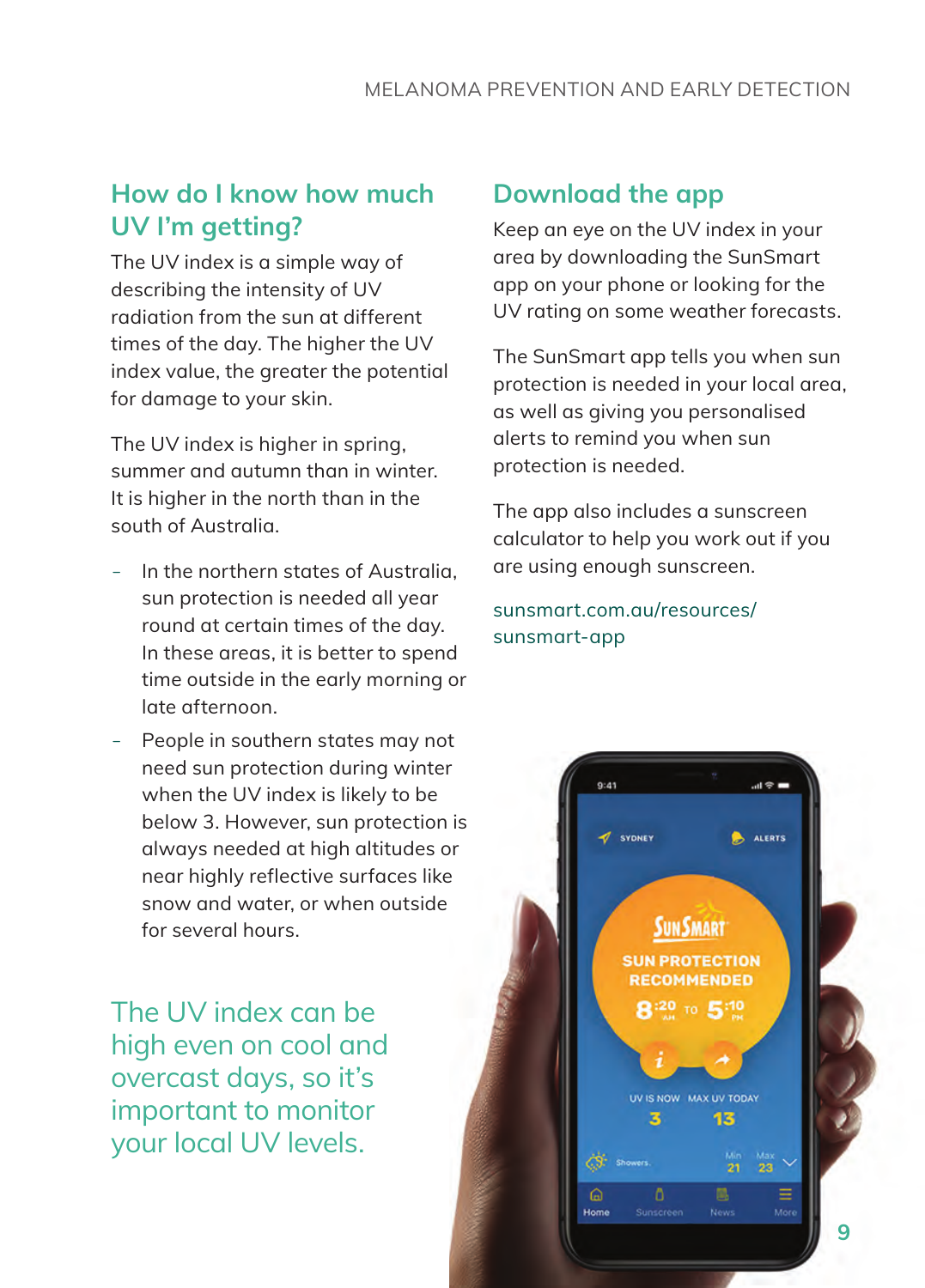## **How much sun do I need to maintain adequate vitamin D levels?**

UV radiation from the sun is one of the main causes of melanoma, but it is also one of the best natural sources of vitamin D. In Australia we need to balance the need for sun protection with our body's need for vitamin D. However, it is important to not get burnt.

Some sun exposure is still important because it allows your body to make vitamin D, which is essential for strong bones, muscles and overall health. Small amounts of vitamin D can also be found in foods such as oily fish, liver, eggs and some dairy products. Vitamin D supplements are also available.

For most people, adequate vitamin D levels are reached through regular incidental exposure to the sun, like

walking to the bus or hanging out the washing. During most of the year, the majority of people maintain adequate vitamin D levels just by spending a few minutes outdoors on most days of the week. In late autumn and winter in some southern parts of Australia, when the UV index falls below 3, you can spend time outdoors in the middle of the day with some skin uncovered. Naturally dark-skinned people need more UV exposure to produce adequate levels of vitamin D as the pigment in their skin reduces UV penetration.

Using sensible sun protection when outdoors does not put you at risk of developing vitamin D deficiency. Talk to your doctor if you are concerned about your vitamin D levels.

Try to avoid going out in the sun when the UV levels are at their peak (towards the middle of the day). If you do go outside when the UV index is 3 or above, remember to use sun protection and seek shade.

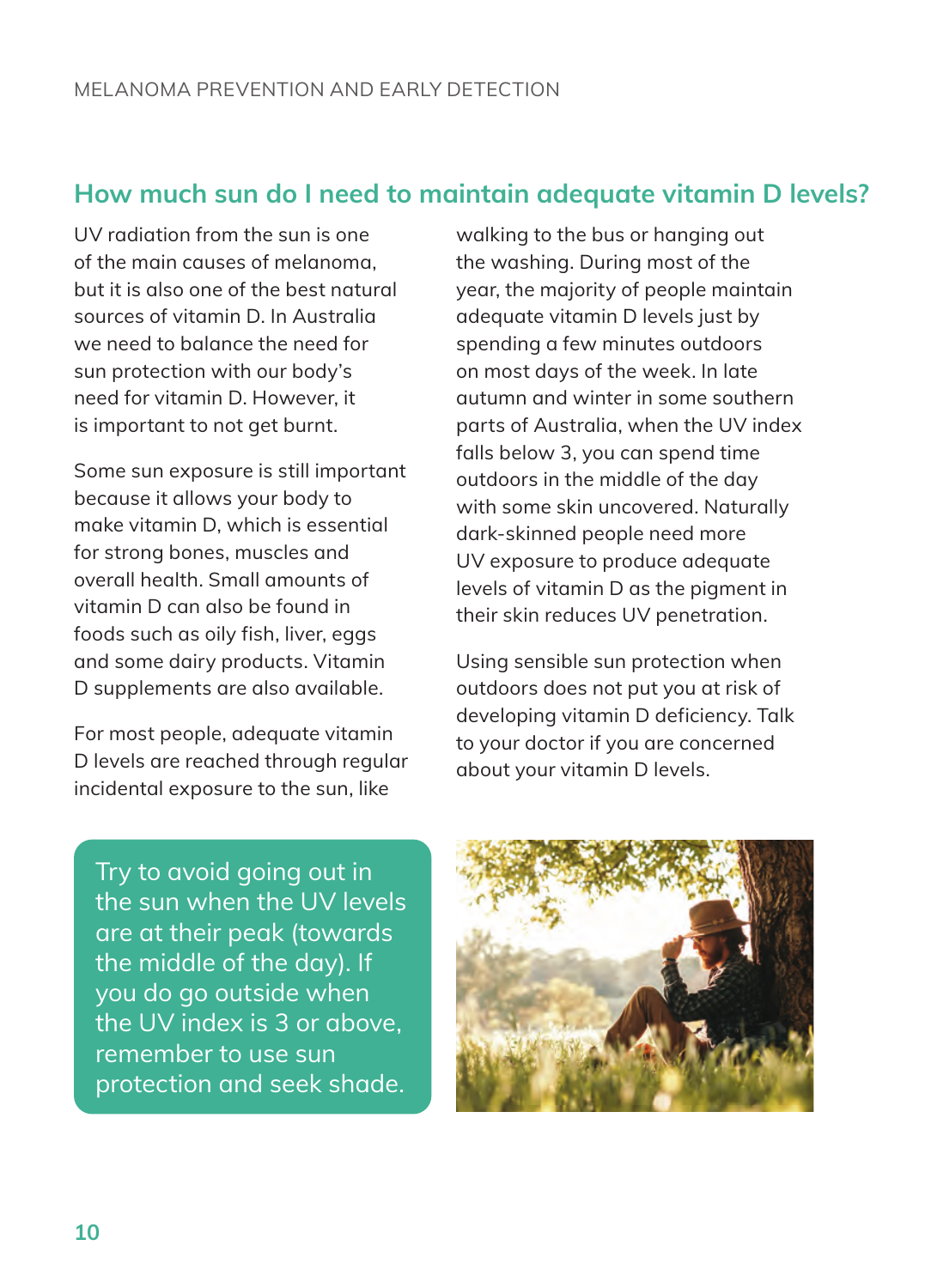## **How is melanoma detected?**

Early detection is vital as melanomas that are detected and treated early are cured in 90% of cases. It is important to **'know the skin you're in'** and seek medical advice if you notice anything new or changing on your skin. The first sign of a melanoma is often the appearance of a new spot, or a change in an existing freckle or mole.

## **1. Check your own skin**

Being familiar with your skin will allow you to recognise changes early and act quickly. If melanoma does develop, it can be detected at an early stage when treatment is most successful. More than half of all melanomas are first discovered by the patient.

#### **What are moles?**

Moles are harmless clusters of pigment cells (melanocytes) in the skin. Almost everyone has moles and they usually appear on our body in our first 40 years of life. Moles can be flat or raised and can differ greatly in colour, size and shape.

## **Ugly duckling sign**

Moles normally resemble each other, so it helps to look out for any moles that look different to the surrounding ones. This is known as the 'ugly duckling sign'. If a melanoma develops, it may look and feel different and may also change differently to the moles near it.

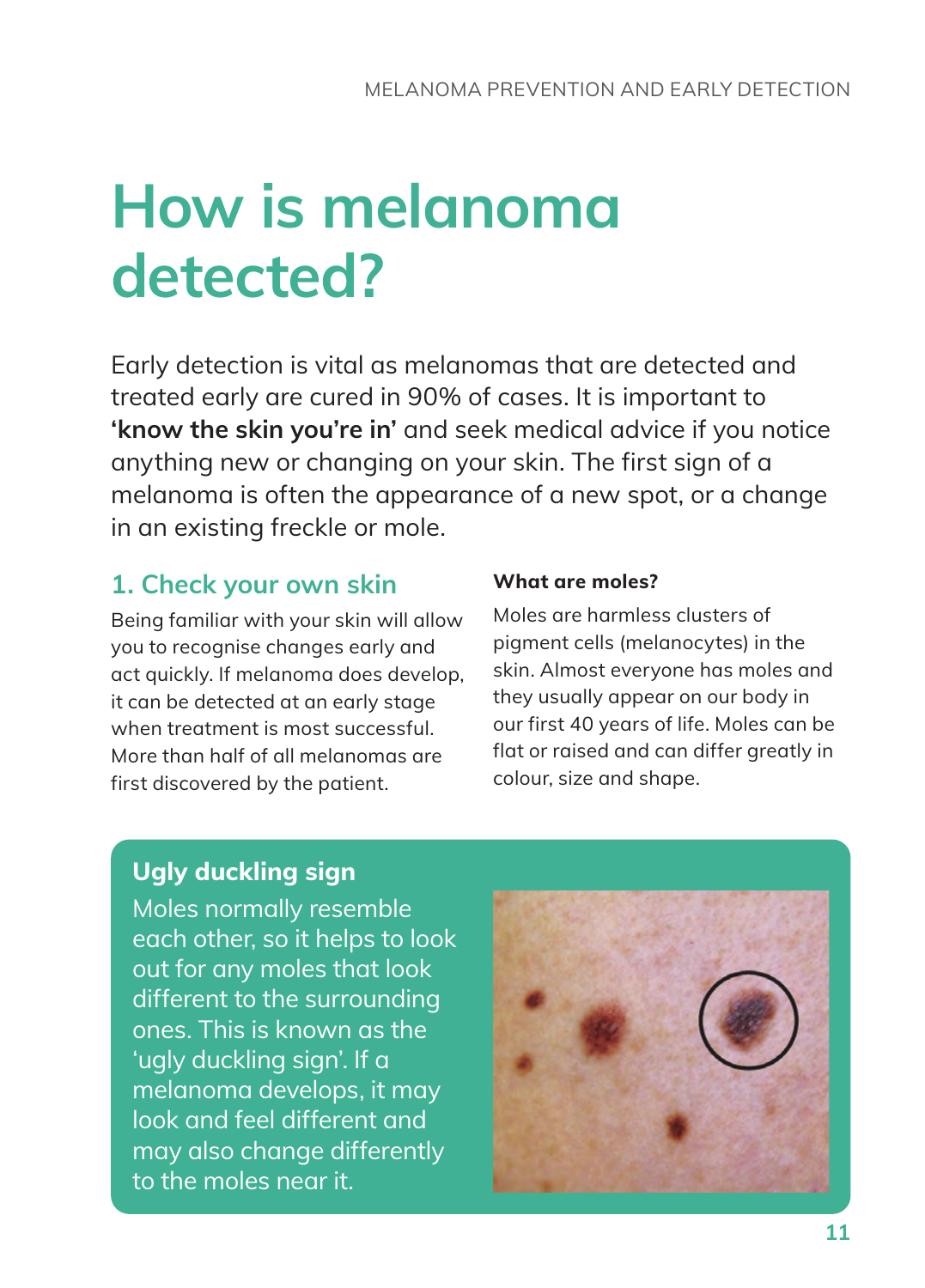#### MELANOMA PREVENTION AND EARLY DETECTION

#### **What am I looking for?**

The first sign of a melanoma is usually the appearance of a new spot, or a change in an existing freckle or mole. The change is normally noticed over several weeks or months.

Here is a simple ABCDE guide to monitor your skin for early signs of melanoma. Seek medical advice if you see any of the following changes to a mole:



## A **Asymmetry**

One half does not match the other.

## B **Border irregularity**

The edges are irregular, ragged, notched or blurred.

## C **Colour variation**

The colour is not the same all over, but may have shades of brown or black, or even red, white or blue.

## D **Diameter**

The area is larger than 6 mm, or is growing larger.

## E **Evolution**

Changing in size, shape, colour, elevation or another trait (such as itching, bleeding or crusting). This last point is likely the strongest of all of the warning signs.

Please note that this is just a guide and melanoma may present with different characteristics. Seeking advice from a professional is therefore important.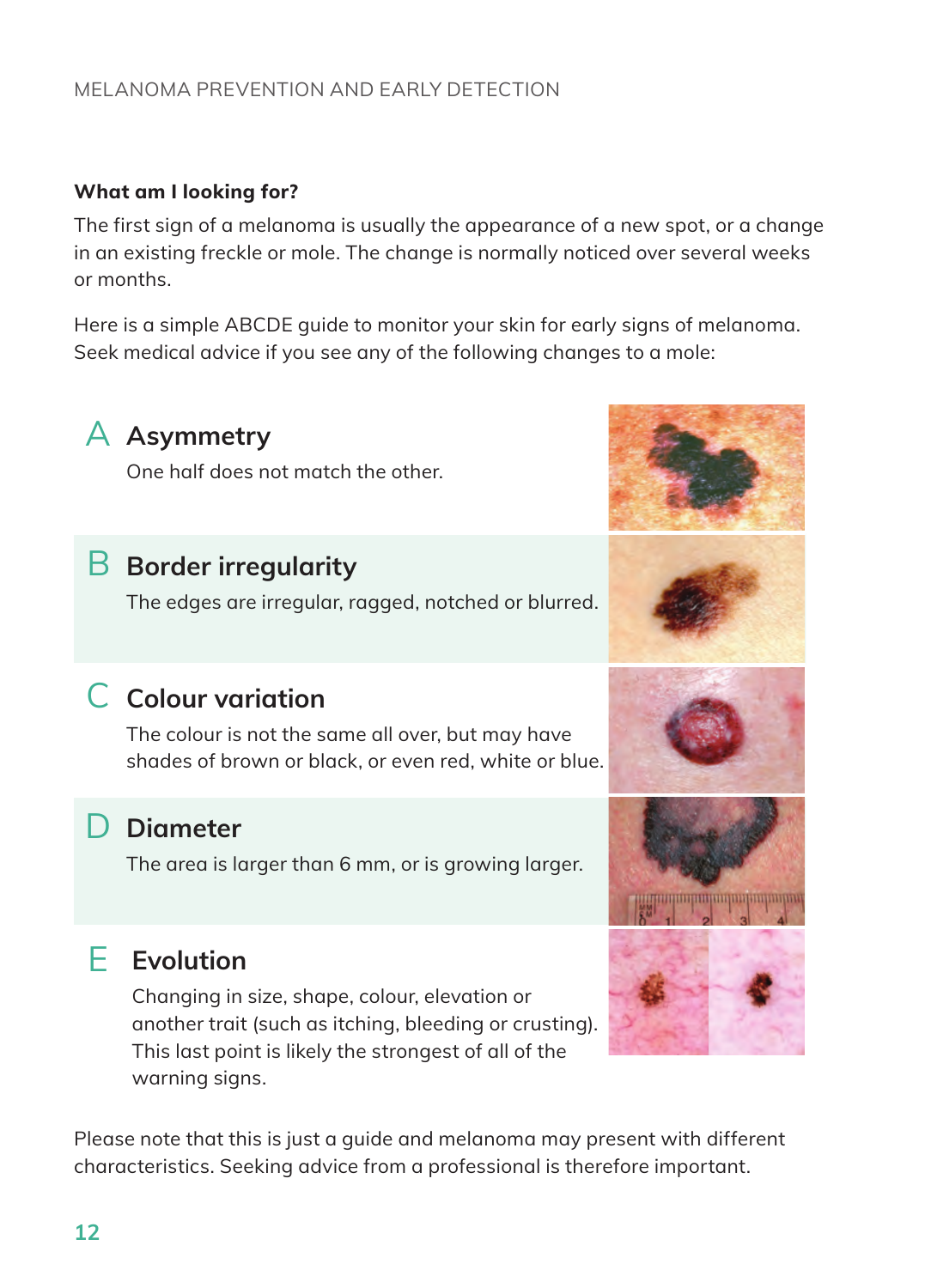#### **Where to look:**

Make sure you check your entire body, including skin that is not normally exposed to the sun.

#### **Head, scalp, neck and ears**

Use a hand-held mirror or ask someone to check areas you can't see easily.

#### **Torso: front, back and sides**

Check front, back, then right and left sides with your arms raised.

#### **Arms, hands, fingers and nails**

Look carefully at forearms and upper arms.

#### **Buttocks and legs**

Check all sides from ankles to thighs.

#### **Feet**

Check the soles, between your toes and on nailbeds.

### **Photographing your moles**

Several smartphone apps allow you to photograph your skin and set reminders for skin checks. They can be really helpful for keeping track of your moles over time, making it easier to detect changes. However, they cannot reliably diagnose skin cancer and should not replace a visit to the doctor. If you find something you are worried about, make sure you see your doctor.

#### **Did you know?**

- For men, the most common site of melanoma is the back; for women, it's the legs.
- Melanoma does not always occur on areas of the body that have been exposed to the sun.
- While it usually begins in the skin, melanoma can also start in the eye, under the nails or on moist mucosal surfaces that line the inside your body (e.g. mouth or genitals).

## Know your skin and seek help if you notice any changes.

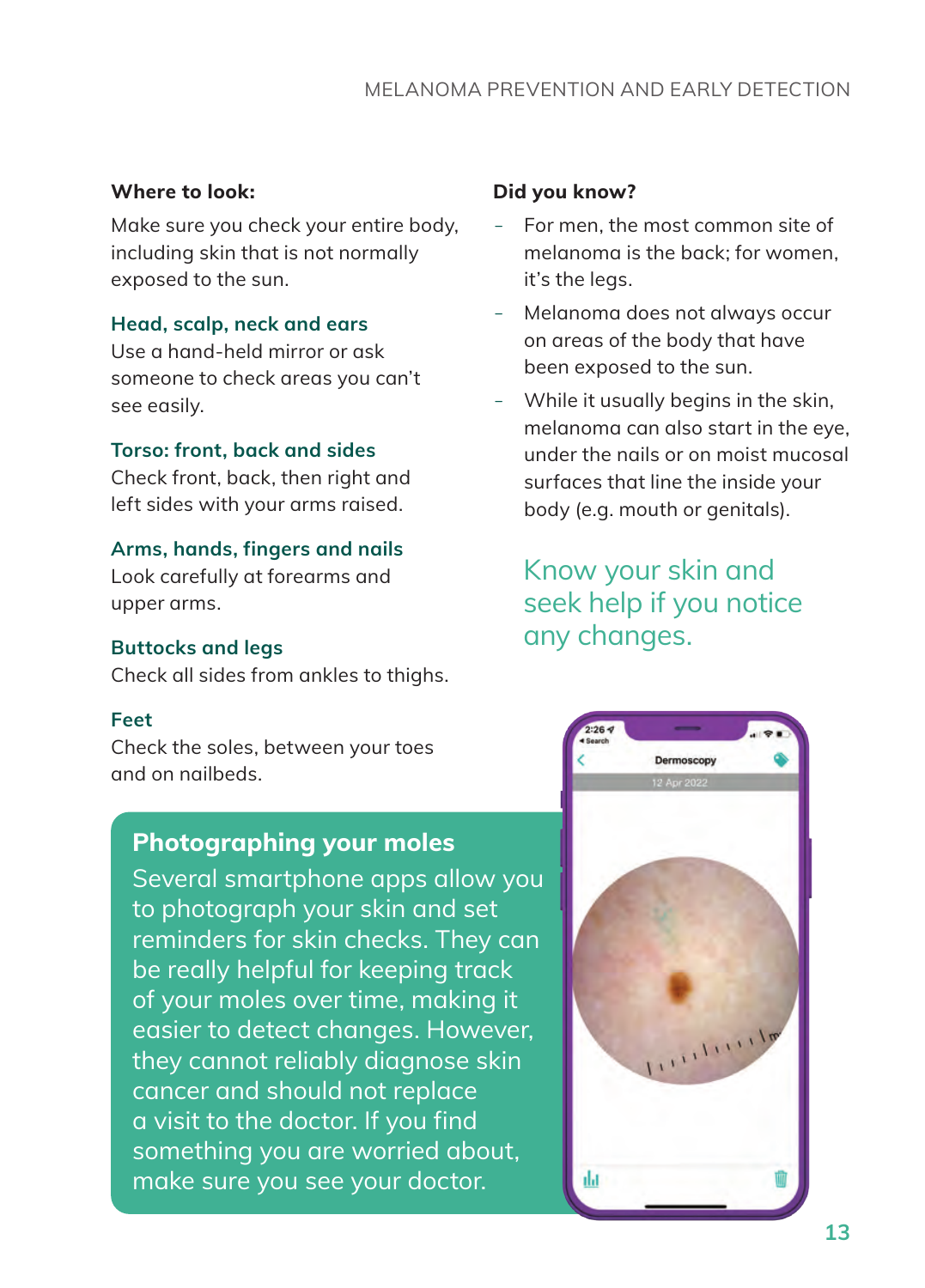## **2. Have a professional skin check**

It is important to get a professional skin check by a doctor if anything suspicious appears on your skin or if you are high risk. Talk to your doctor about if and how often you should be getting a professional skin check.

Doctors use a number of tools and techniques to examine skin thoroughly, beyond what the naked eye can see. These include dermoscopy using a dermatoscope, digital monitoring and total body photography. These tools

help reduce unnecessary biopsies and detect melanomas at an early stage, which can lead to a better outcome.

#### **Dermoscopy**

During a skin check, your doctor will use dermoscopy to closely examine your skin. They use a handheld microscope called a dermatoscope which allows them to see under the surface of the skin using light and magnification. This helps them identify features that are not visible to the naked eye.

### **How often do I need a professional skin check?**

Not everyone needs a regular professional skin check. Sun protection is the most important defence against melanoma. However, it's important to know your skin, and if you see new or changing lesions – see your doctor.

Regular skin checks are recommended for certain high-risk people, including those with:

- previous melanoma
- lots of moles
- strong family history
- previous BCCs and SCCs.

The frequency of skin checks is individual, depending on your risk factors and response to treatments. If you have concerns or are unsure of your risk, discuss with your doctor.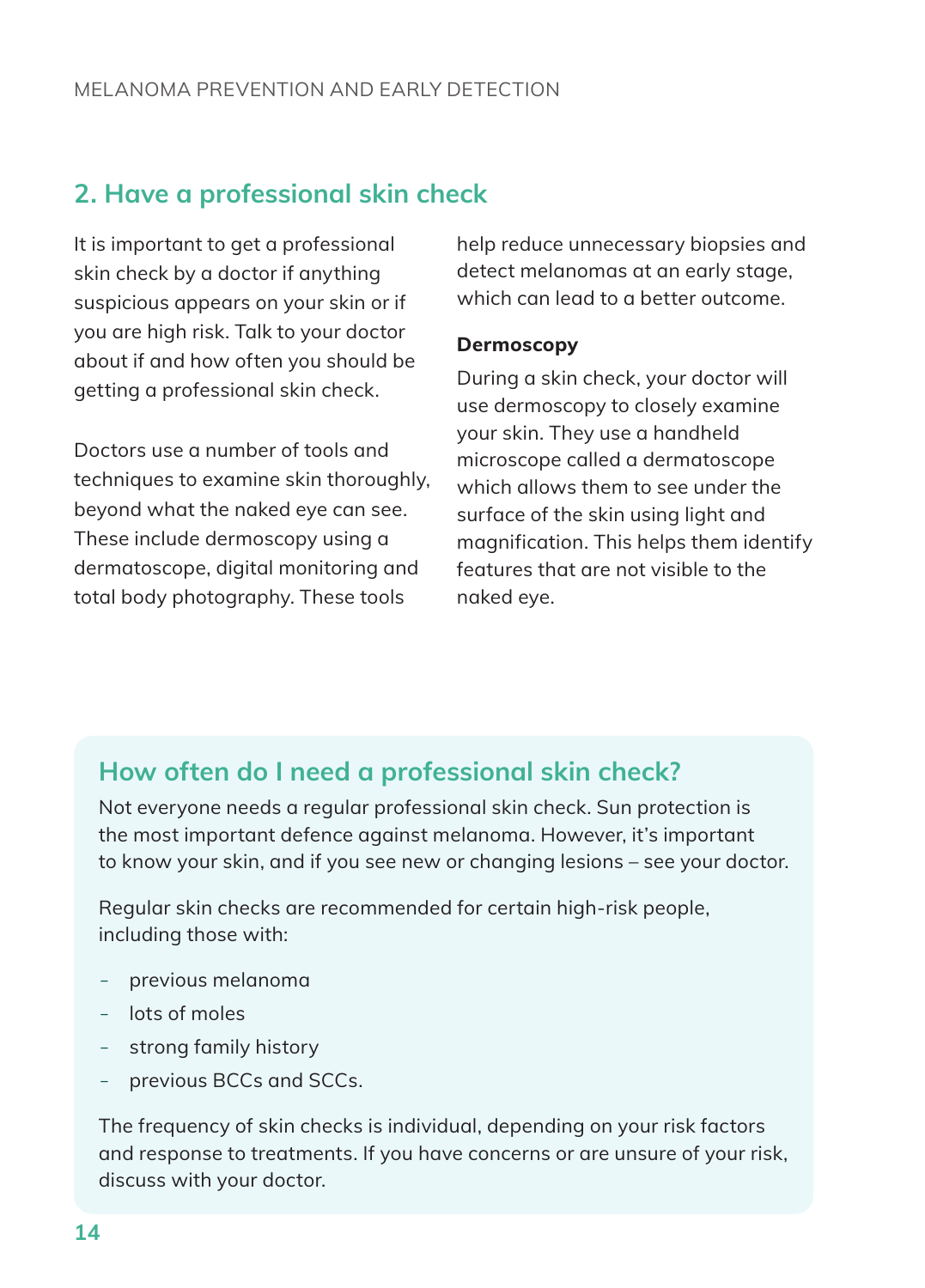#### MELANOMA PREVENTION AND EARLY DETECTION

#### **Digital dermoscopic monitoring**



Digital dermoscopic monitoring can help doctors spot even the smallest changes in a skin lesion over time. High resolution dermoscopy photos of the same lesion are repeated over time (often 3 months for moles; sometimes 6-12 months for other lesions). They are then compared side-by-side to detect any subtle changes and to help the doctor decide whether or not the lesion should be removed.

#### **Total body photography**

Total body photography is a series of high-resolution photographs documenting the size and location of all moles on the skin. Professional medical photography services use specialised equipment and software to help your doctor identify new or changing lesions for further assessment.

Baseline total body photography can be helpful for many people, but it is especially helpful for people with many moles, dysplastic naevus syndrome or multiple primary melanomas. Total body photography can then be repeated at various intervals and new or changing lesions are identified with side-by-side photos for comparison.

### **DIY melanoma photography:**

You can take your own version of total body photographs as long as the photos are high resolution, in focus and show all your moles. Most melanomas develop as new lesions on the skin and skin lesions that do not change over time are likely to be benign.

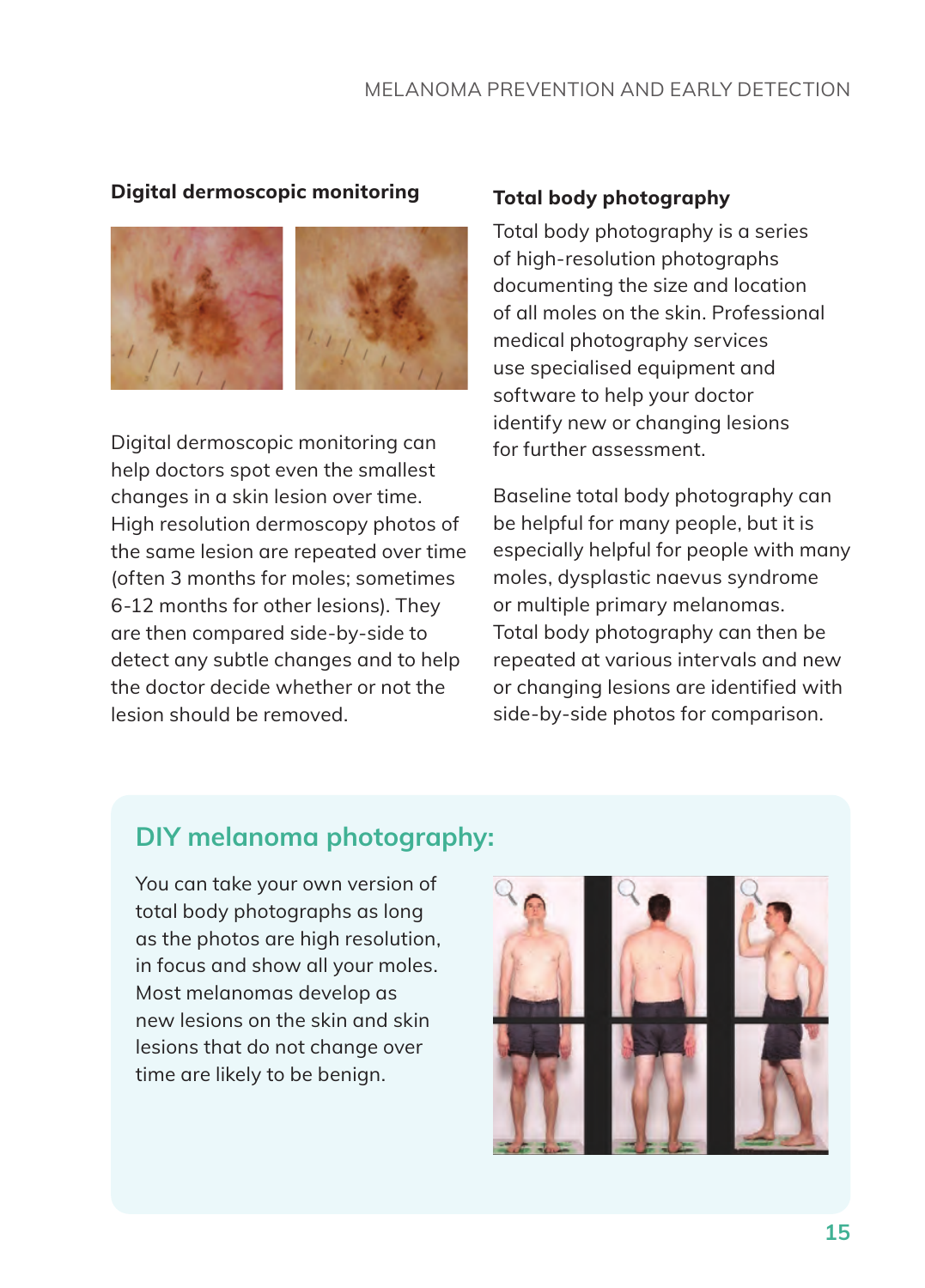## **Should my children also have skin checks?**

Melanoma is rare before puberty. For this reason, younger children usually only have their skin examined by a doctor if their parent is concerned about a particular spot or mole.

While teenagers can develop melanoma, their risk is much lower than adults. Regular skin checks by a doctor in adolescence would usually only occur when other risk factors are present, such as a known genetic mutation.

The most important thing you can do for your children is to prevent them from developing melanoma in the first place by protecting their skin from the sun using the five sun safe rules (see page 7).

#### **Where can I get my skin checked?**

#### **Your General Practitioner (GP)**

Most GPs can perform a skin check and examine any lesions of concern. They are familiar with your history, can talk to you about other risk factors and can treat some skin cancers. They may also refer you to a dermatologist, if needed.

#### **Skin Cancer Clinics**

There are many skin cancer clinics across Australia. Skin cancer clinics are usually operated by GPs with an interest in skin cancer and they may have completed extra training.

### **Look for a clinician who:**

- uses a dermatoscope to check your skin
- has undertaken additional training in dermoscopy.

#### **Dermatologists**

For a second opinion, or for people at high risk of melanoma, a referral to see a dermatologist is recommended. Dermatologists are doctors who have completed additional training to specialise in diagnosing and treating skin disease, including skin cancers.

To see a dermatologist, you will need a referral from a GP. Keep in mind that there can be long waiting times to get an appointment and also be sure to ask about the fees and what is covered by Medicare.

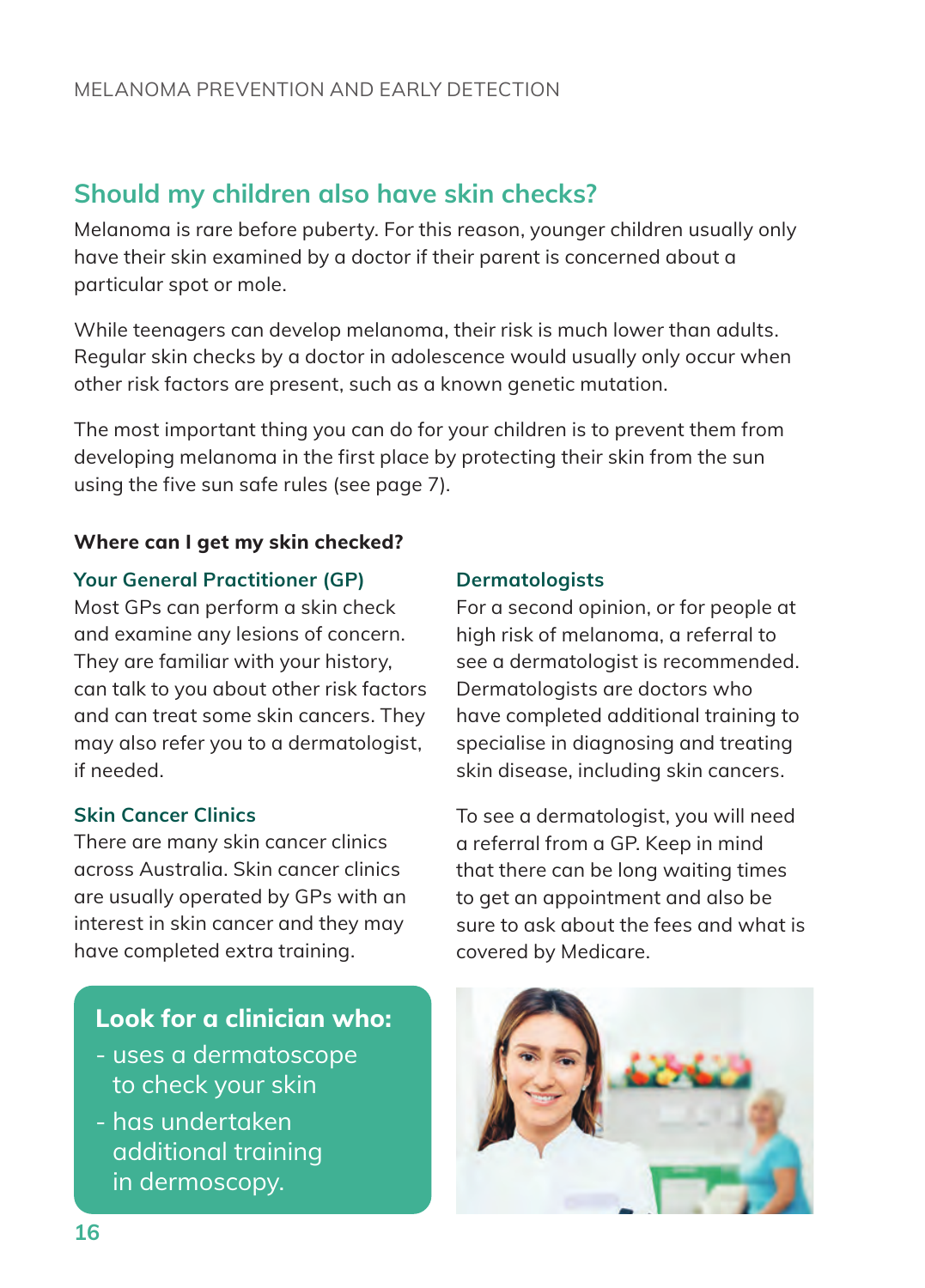## **Further resources**

#### **Melanoma Institute Australia**

Melanoma Institute Australia is a not-for-profit organisation involved in preventing and curing melanoma through research, treatment and education programs. There is a lot of information on their website about melanoma, including causes, prevention and early detection, and resources like patient guides, support services and support groups.

#### melanoma.org.au

Melanoma Institute Australia also has a website where you can calculate your risk of developing melanoma.

melanomarisk.org.au

#### **Melanoma Patients Australia**

Melanoma Patients Australia is a not-for profit, patient-driven organisation that provides support and information about melanoma prevention, diagnosis and treatment. They also provide support and advocacy for melanoma patients and their families and have a specialist melanoma nurse telehealth service.

melanomapatients.org.au Support helpline: 1300 88 44 50

#### **Cancer Council**

Cancer Councils throughout Australia have a wealth of information about melanoma and sun safety, as well as providing access to a number of online and telephone support options for people diagnosed with cancer.

cancer.org.au Support helpline: 13 11 20

Cancer Council also runs the SunSmart program which provides many resources on skin cancer prevention and sun protection.

sunsmart.com.au